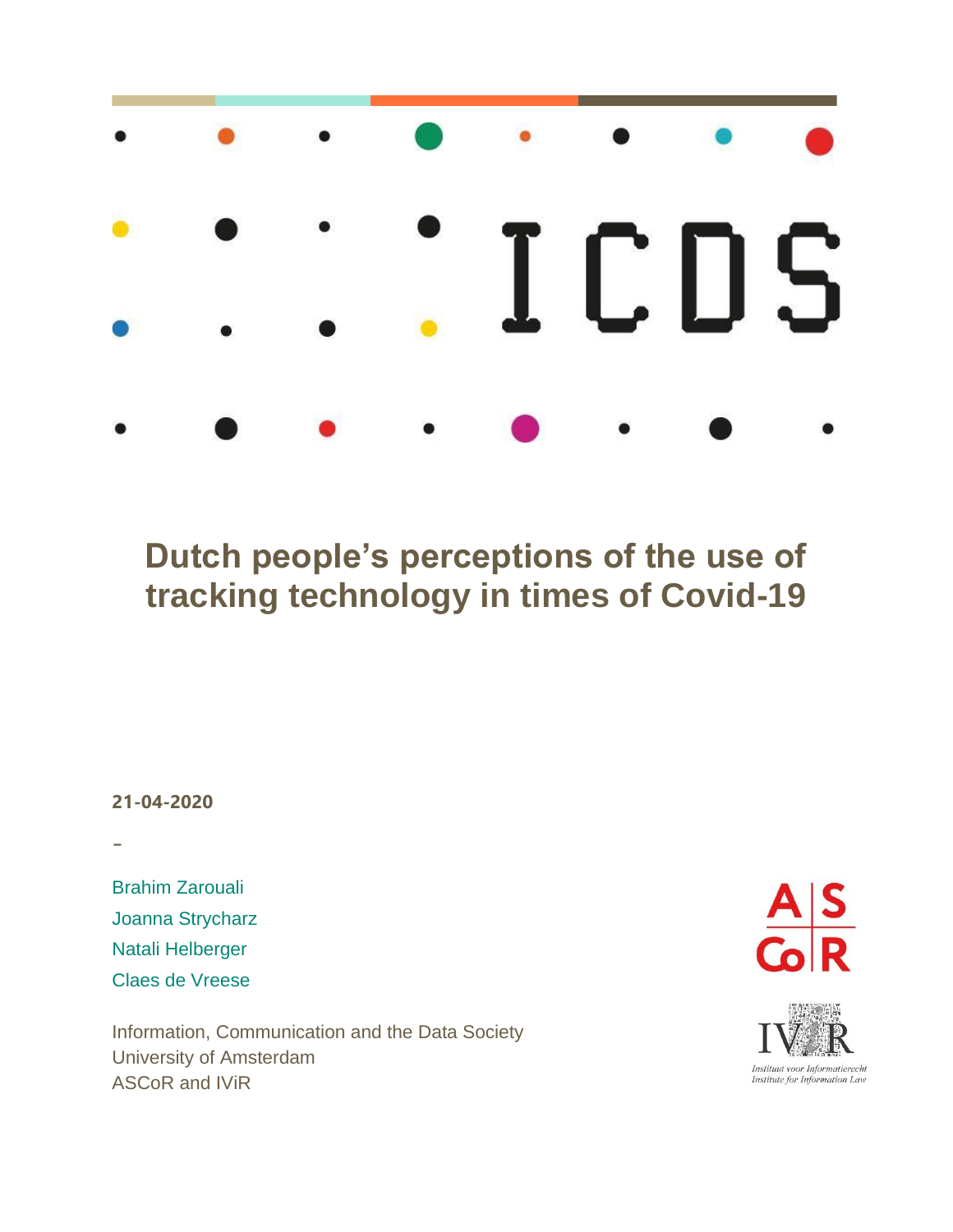## **Executive summary**

### **Purpose**

In the light of the ongoing Covid-19 outbreak, members of the Dutch government announced the use of tracking technologies as a solution to reduce the rate of spread of the COVID-19 virus. In this whitepaper, survey results are reported on the extent to which the Dutch population supports the use of such technology.

This survey was commissioned by **[Information, Communication & the Data Society](https://www.uva-icds.net/)** (ICDS), a joint research initiative of the Amsterdam School of Communication Research and the Institute for Information Law at the University of Amsterdam, led by Prof. dr. Natali Helberger and Prof. dr. Claes de Vreese. Its aim is to investigate the ways in which AI and algorithms affect the role, impact and regulation of information and communication in the data-driven society.

## **Sample**

The fieldwork was carried out by IPSOS. In total, the sample consisted of **907 Dutch respondents** from all regions of the Netherlands. A closer inspection shows that:

- I. **54%** were men, and 46% women
- II. **20%** was 18-34 years old, **40%** 35-54 years old, and **40%** 55+ years old
- III. **26%** had a short education level, **50%** medium length education, and **24%** long education

The project is funded by the University of Amsterdam, by the Research Priority Area ICDS.

## **Main findings**

The findings show that a majority of respondents remain *undecided* in the light of the current crisis. There is *no clear trust or distrust* towards data handling by the government and related risks.

Regarding technologies used by the government for managing the crisis, respondents are largely positive about application of *AI for medical purposes* and about different *digital communication channels* that the government has at hand.

The widely discussed tracking technologies that could be used for disease spread and quarantine monitoring evoke ambivalent reactions among the respondents. While 20% supports the use of such technology for *quarantine monitoring*, 28% opposes such measures and more than half remains undecided. Similarly, in case of technology use for *monitoring of disease spread*, 24% supports such measures, while 22% oppose it and the majority remains undecided.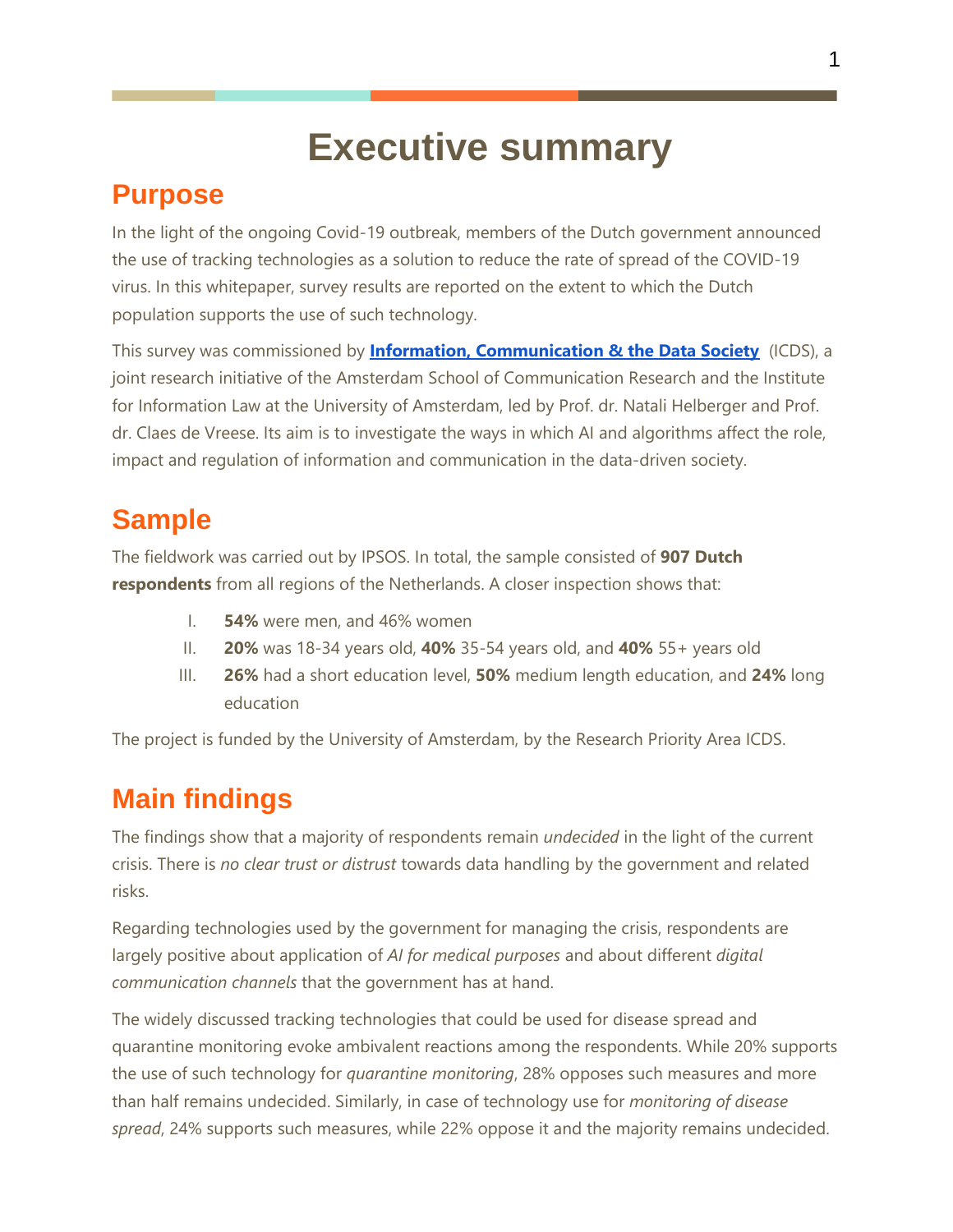The results also point at important conditions that the respondents see as prerequisites for the use of such location tracking technologies by the government. Almost 40% supports use of a tracking app if this measure is *temporary.* Similarly, 40% sees *privacy protection* as a prerequisite. Quarter of the respondents lends support to the use of the app as it has to meet the *GDPR requirements*. At the same time, almost third of the respondents fear that the app could be used for other purposes (so called *function creep*). Finally, it is important to note that for 34% of respondents the support depends on *benefits of the app for public health*.

The findings do not show major differences in attitudes and opinions between genders, respondents of different ages, and with different educational backgrounds.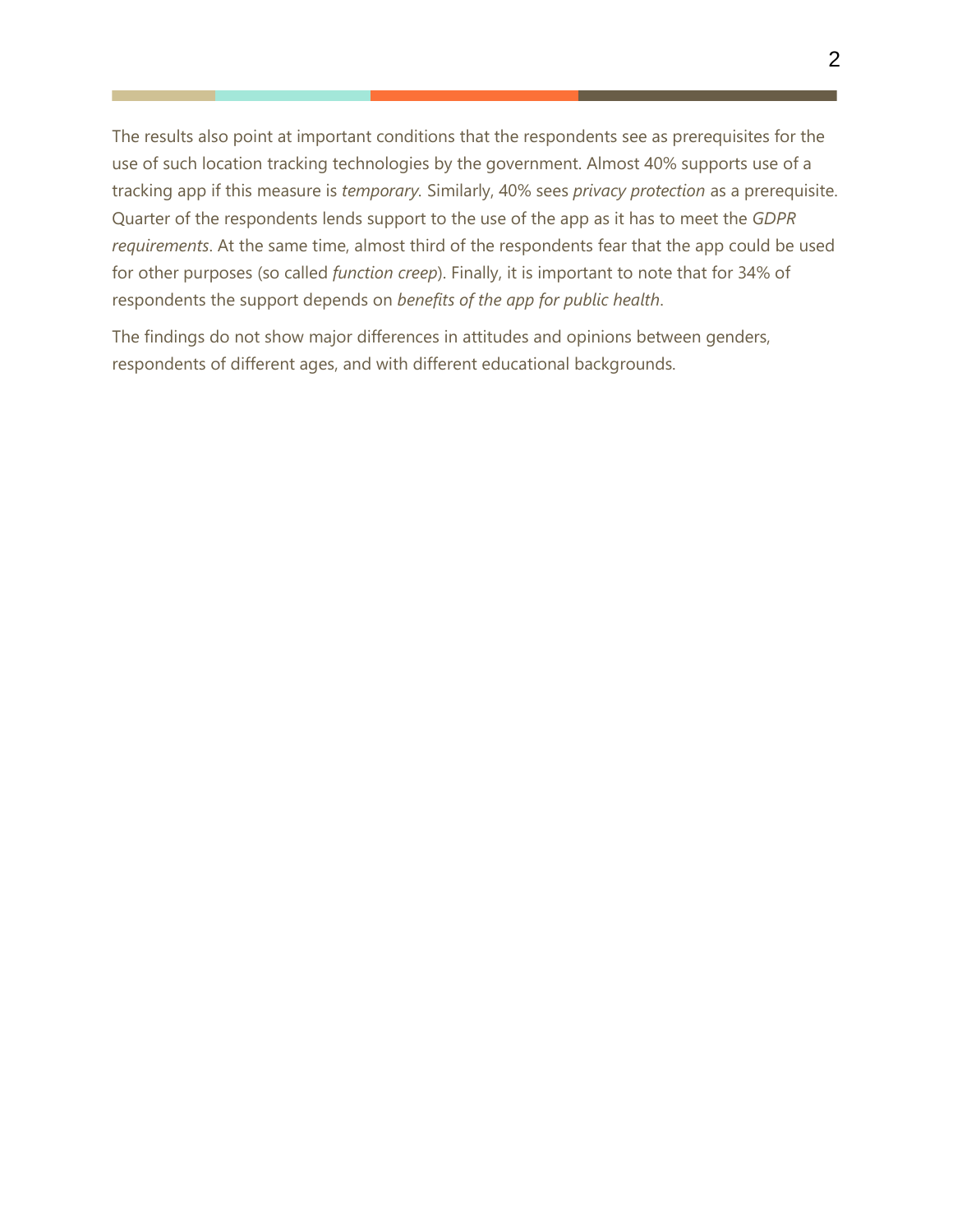# **Methodology**

### **General info**

### I. Sample characteristics

The study population for this study consisted of people living in The Netherlands above the age of 18. The sample is representative for the Dutch population. The online survey ran from **April 9** to **April 20** (11 days) and was distributed by **IPSOS**. The total sample size was *N =* **907**. Below, a detailed breakdown is offered from the sample:

- I. **54%** were men, and 46% women.
- II. **20%** was 18-34 years old, **40%** 35-54 years old, and **40%** 55+ years old
- III. **26%** had a low education level, **50%** moderate education, and **24%** high education

**Age** was measured as a continuous variable, but was re-coded into three groups. The variable **educational level** was re-coded as well to form a smaller set of options (low-moderate-high). The initial education variable consisted of:

- A. Geen onderwijs/ basisonderwijs/ cursus inburgering/ cursus Nederlandse taal
- B. LBO/ VBO/ VMBO (kader- en beroepsgerichte leerweg)/ MBO 1 (assistentenopleiding)
- C. MAVO, HAVO of VWO (eerste drie jaar)/ ULO/ MULO/ VMBO (theoretische of gemengde leerweg)/ voortgezet speciaal onderwijs
- D. MBO 2, 3, 4 (basisberoeps-, vak-, middenkader- of specialistenopleiding) of MBO oude structuur (vóór 1998)
- E. HAVO of VWO (overgegaan naar de 4e klas) / HBS / MMS
- F. HBO propedeuse of WO propedeuse / HBO (behalve HBO-master) / WO-kandidaats of WO-bachelor
- G. WO-doctoraal of WO-master of HBO-master/ postdoctoraal onderwijs

### II. Measurements

To measure **trust perceptions & risk perceptions** regarding the government's decision to collect personal data in the fight against corona, we used validated instruments from Malhotra et al. (2004). Both variables consist of 5 items, and are measured on a 7-point scale ranging from strongly disagree to strongly agree. Both variables were found to be reliable constructs. All the other variables consist of single item questions, and were developed by the researchers involved in the survey (all with 7-point answer options).

**IMPORTANT NOTE:** all the reported results in this whitepaper consist of re-coded scores, with all the 7-point ratings being changed to 3-point ratings (1-2 -> 1 / 3-5 -> 2 / 6-7 -> 3) for the sake of clarity and brevity.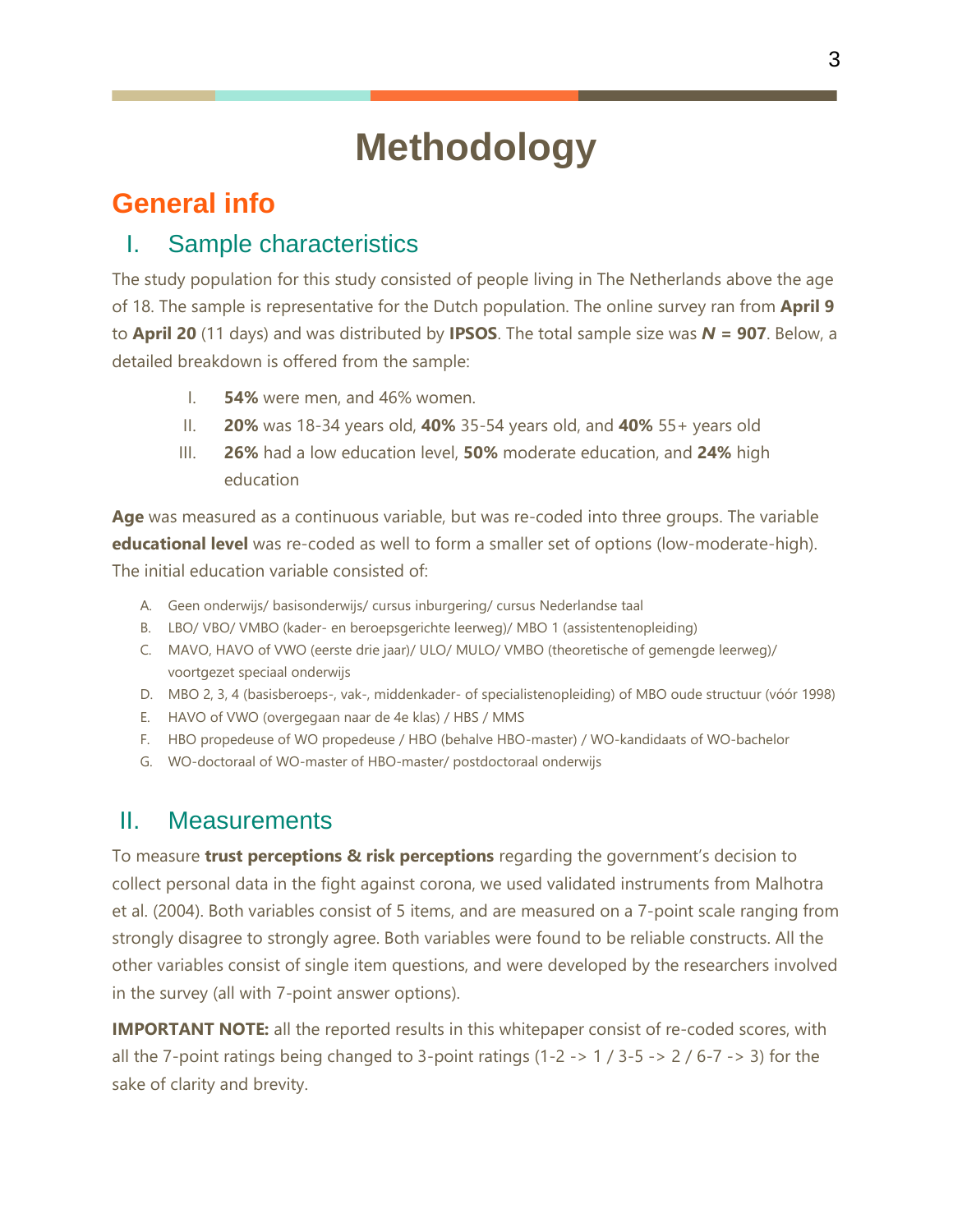## **Results**

#### General perceived trust

This finding refers to Dutch people's level of trust in the government to collect and use their personal mobile data in the fight against the virus.



### Perceived risk

This question refers to Dutch people's risk perception toward the government collecting and using their personal mobile data in the fight against the virus.

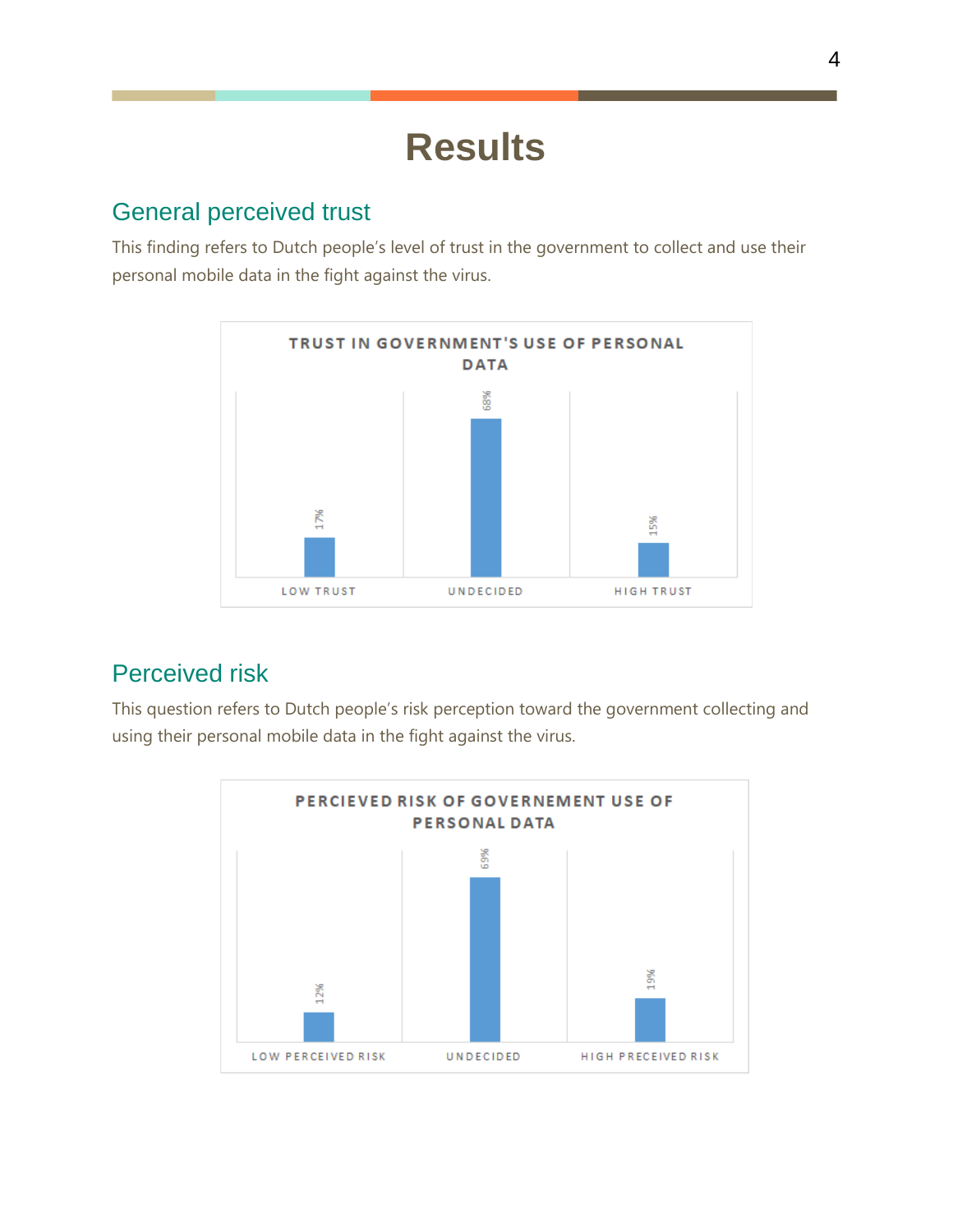### Privacy concerns

This question asked people how concerned they are with their online privacy when the government collects and uses your personal data in the fight against corona.

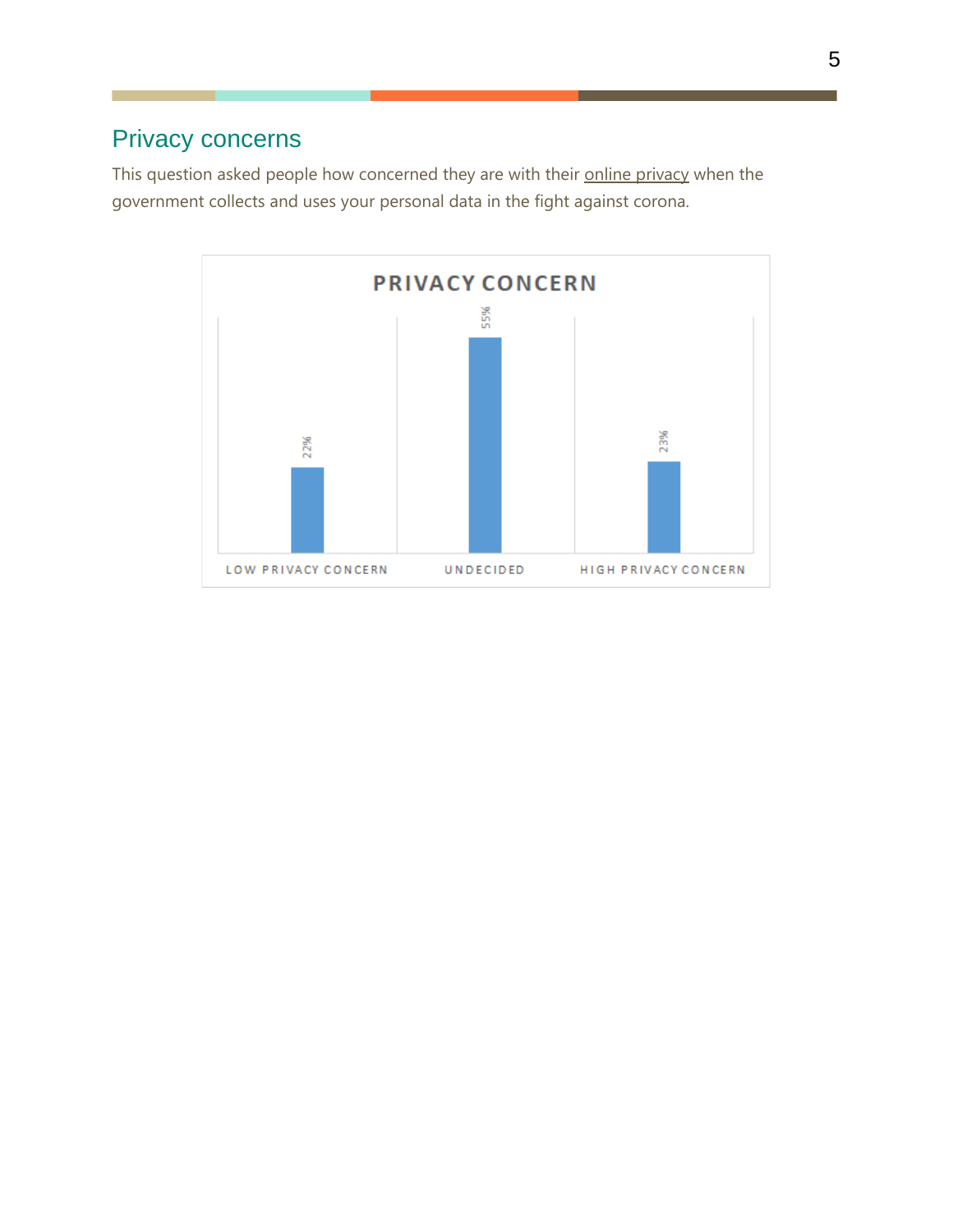### Support for using technologies for fighting Covid-19

This figure shows the extent to which people support technological solutions in the fight against the covid-19 virus. *(Scores range from 0-6, with 6 indicating strong support for the solution)* 



#### **This is how the solutions were formulated in the survey:**

- The use of digital technologies (zoom, skype, etc.) by your employer to monitor whether people continue to work at home
- Use algorithms to determine which patients will or will not be helped in case of a shortage of healthcare capacity
- Monitoring the use of mobile phones of citizens to check whether people are complying with the mandatory quarantine
- Collecting and tracking location data from mobile phones to check whether people cross Dutch borders without permission
- Using digital technologies (for example, through apps, location data, or facial recognition) to track people who may be infected or who may infect others
- Prevention of spreading disinformation about the coronavirus by means of the automated analysis of social media posts
- The use of digital communication services such as WhatsApp by the government to quickly share information with the population.
- Using Artificial Intelligence to find a drug/medicine against the coronavirus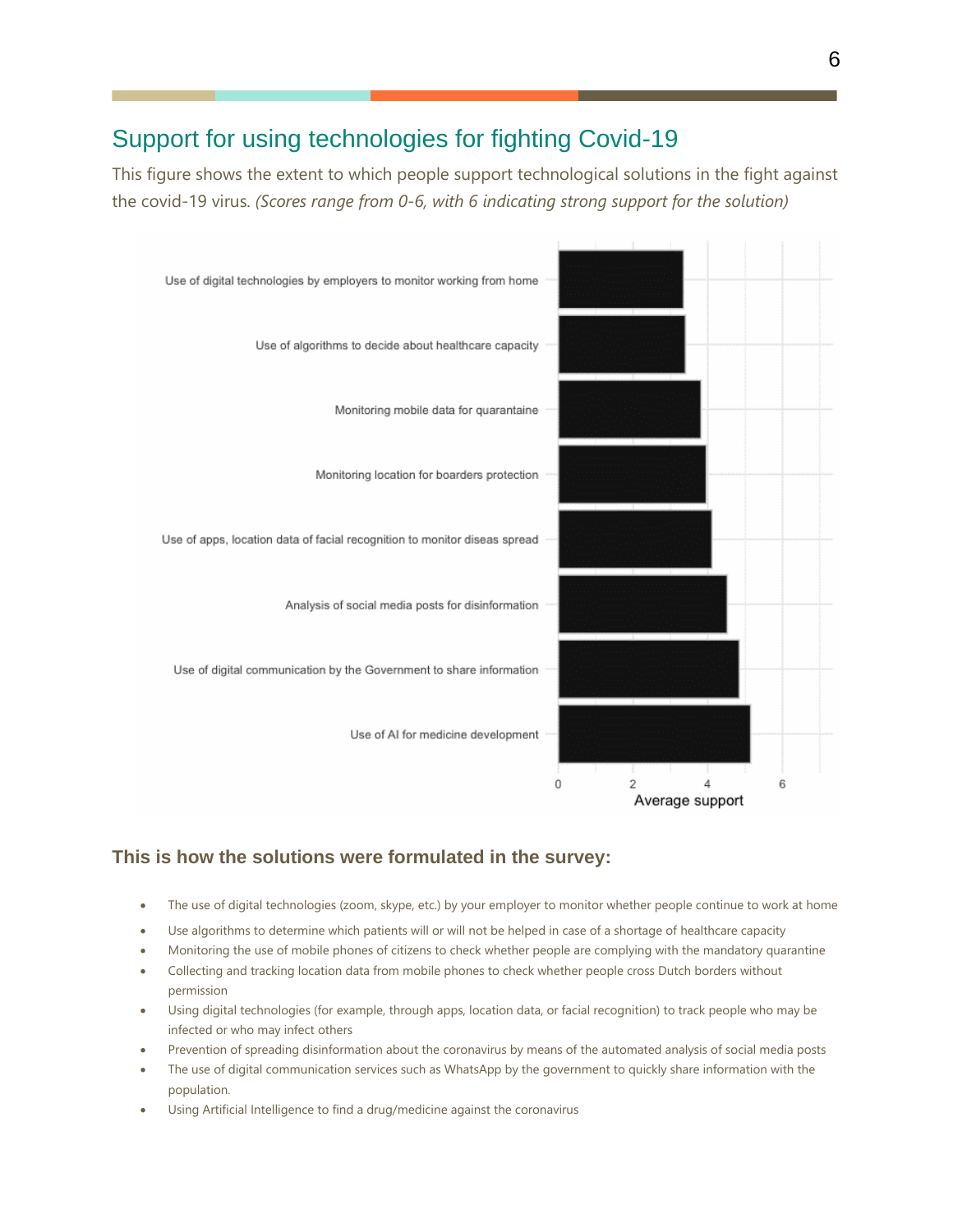#### Digital tracking in the fights against covid-19

*Below are two statements regarding mobile tracking to fight covid-19. People had to indicate to which extent they support these technological solutions.* 

**Solution 1:** Monitoring the use of mobile phones of citizens to check whether people are complying with the mandatory quarantine



**Solution 2:** Using digital technology (for example, through apps, location data, or facial recognition) to track people who may be infected or who may infect others

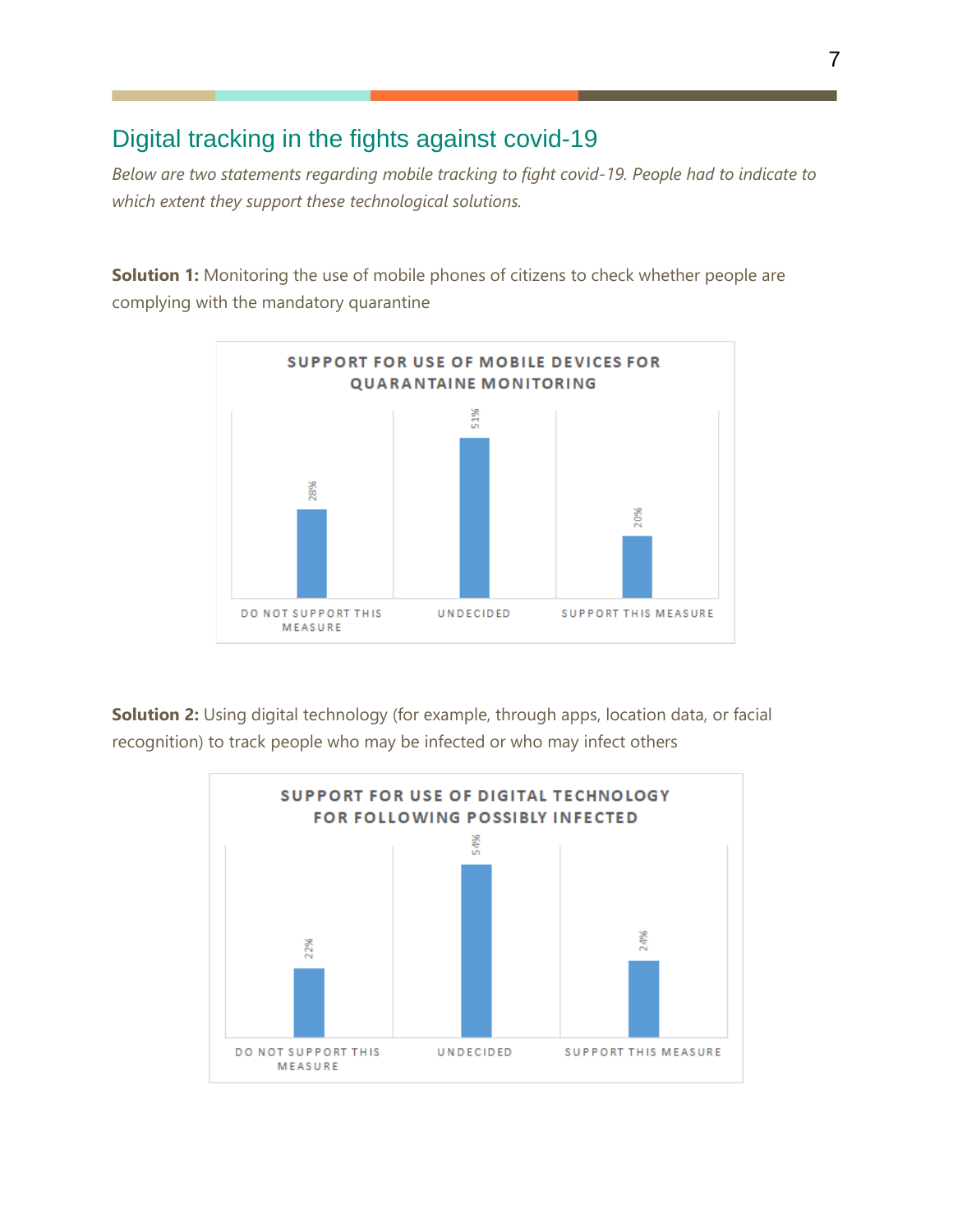### Conditions for using technology in times of Covid-19

*In this section, we discuss a couple of statements that make technological solutions more or less acceptable. People had to indicate to which extent they agree with these conditions.* 

**Statement 1:** I don't mind the usage of my location data, provided it is a temporary measure



**Statement 2:** I don't mind the usage of my location data, provided there are good safeguards for privacy